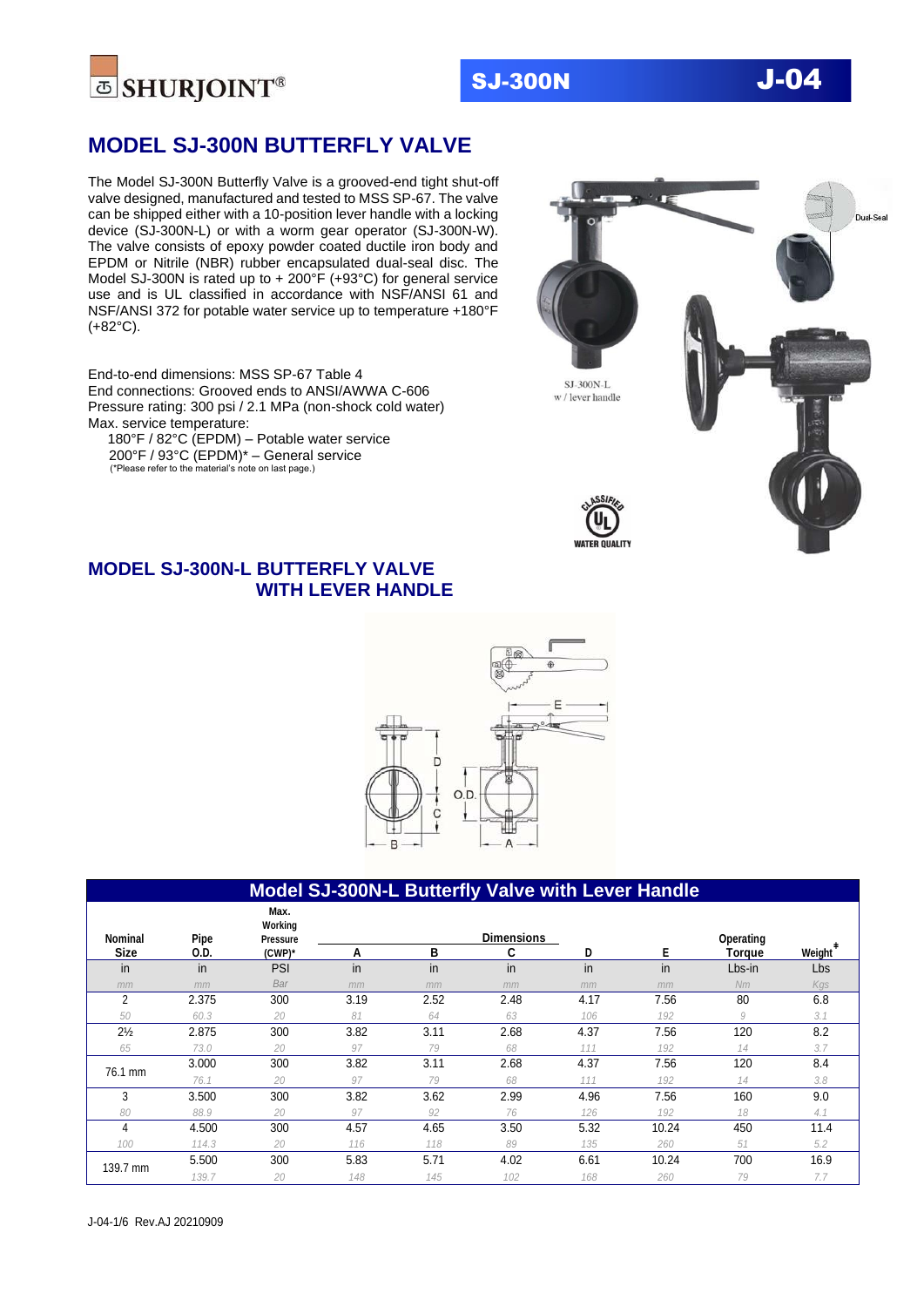

## **Model SJ-300N-L Butterfly Valve with Lever Handle**

| Nominal     | Pipe   | Max.<br>Working<br>Pressure |      |       | <b>Dimensions</b> |       |       | Operating     |                     |
|-------------|--------|-----------------------------|------|-------|-------------------|-------|-------|---------------|---------------------|
| <b>Size</b> | 0.D.   | (CWP)*                      | А    | в     | C                 | D     | Е     | <b>Torque</b> | Weight <sup>#</sup> |
| in          | in     | PSI                         | in   | in    | in                | in    | in    | Lbs-in        | Lbs                 |
| mm          | mm     | Bar                         | mm   | mm    | mm                | mm    | mm    | Nm            | Kgs                 |
| 5           | 5.563  | 300                         | 5.83 | 5.71  | 4.02              | 6.61  | 10.24 | 700           | 16.9                |
| 125         | 141.3  | 20                          | 148  | 145   | 102               | 168   | 260   | 79            | 7.7                 |
|             | 6.500  | 300                         | 5.83 | 6.77  | 4.49              | 7.24  | 10.24 | 900           | 20.2                |
| 165.1 mm    | 165.1  | 20                          | 148  | 172   | 114               | 184   | 260   | 102           | 9.2                 |
| 6           | 6.625  | 300                         | 5.83 | 6.77  | 4.49              | 7.24  | 10.24 | 900           | 20.2                |
| 150         | 168.3  | 20                          | 148  | 172   | 114               | 184   | 260   | 102           | 9.2                 |
| 200 JIS     | 8.516  | 300                         | 5.24 | 8.74  | 5.51              | 8.19  | 10.24 | 1200          | 26.8                |
|             | 216.3  | 20                          | 133  | 222   | 140               | 208   | 260   | 136           | 12.2                |
| 8           | 8.625  | 300                         | 5.24 | 8.74  | 5.51              | 8.19  | 10.24 | 1200          | 26.8                |
| 200         | 219.1  | 20                          | 133  | 222   | 140               | 208   | 260   | 136           | 12.2                |
| 10          | 10.750 | 300                         | 6.25 | 10.86 | 6.69              | 9.25  | 14.02 | 1800          | 48.4                |
| 250         | 273.0  | 20                          | 159  | 276   | 170               | 235   | 356   | 204           | 22.0                |
| 12          | 12.750 | 300                         | 6.53 | 12.87 | 8.07              | 10.24 | 14.02 | 2500          | 73.7                |
| 300         | 323.9  | 20                          | 165  | 327   | 205               | 260   | 356   | 282           | 33.5                |

\* Working pressure is based on connection with roll- or cut-grooved standard wall carbon steel pipe.

ǂ The weight includes the lever handle.

Notes: The torque values are based on liquid applications. For dry or non-lubricating applications add a 25% service factor to the above values.

## **10 - POSITION INDICATOR AND LEVER**

|                        |                      |                 | <b>10-Position Indicator and Lever</b> |       |
|------------------------|----------------------|-----------------|----------------------------------------|-------|
| Nominal<br><b>Size</b> | <b>PCD</b><br>(dia.) | Κ<br>(dia.)     | S<br>(square)                          |       |
| in                     | in                   | mm              | in                                     | in    |
| mm                     | mm                   |                 | mm                                     | mm    |
| 2                      | 2.75                 | M8              | 0.39                                   | 7.56  |
| 50                     | 70                   |                 | 10                                     | 192   |
| $2\frac{1}{2}$         | 2.75                 | M <sub>8</sub>  | 0.39                                   | 7.56  |
| 65                     | 70                   |                 | 10                                     | 192   |
| $\overline{3}$         | 2.75                 | M8              | 0.39                                   | 7.56  |
| 80                     | 70                   |                 | 10                                     | 192   |
| 4                      | 2.75                 | M <sub>8</sub>  | 0.47                                   | 10.24 |
| 100                    | 70                   |                 | 12                                     | 260   |
| 5                      | 2.75                 | M8              | 0.47                                   | 10.24 |
| 125                    | 70                   |                 | 12                                     | 260   |
| 6                      | 2.75                 | M <sub>8</sub>  | 0.63                                   | 10.24 |
| 150                    | 70                   |                 | 16                                     | 260   |
| 8                      | 2.75                 | M <sub>8</sub>  | 0.63                                   | 10.24 |
| 200                    | 70                   |                 | 16                                     | 260   |
| 10                     | 4.00                 | M <sub>10</sub> | 0.94                                   | 14.02 |
| 250                    | 102                  |                 | 24                                     | 356   |
| 12                     | 4.00                 | M <sub>10</sub> | 0.94                                   | 14.02 |
| 300                    | 102                  |                 | 24                                     | 356   |

Heptagonal Wrench

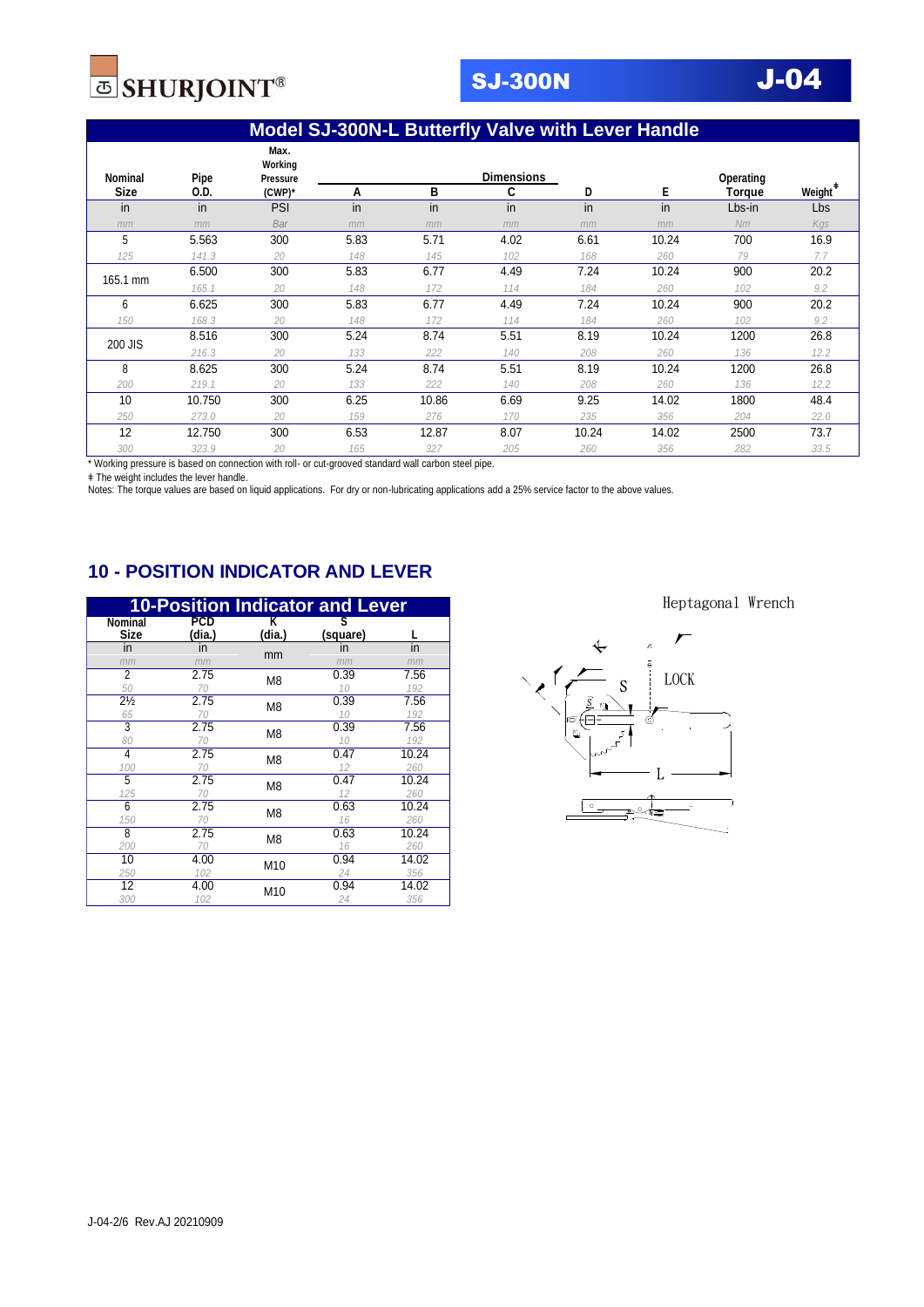



### **MODEL SJ-300N-W BUTTERFLY VALVE WITH GEAR OPERATOR**

The Model SJ-300N can be equipped with a worm gear operator. The ISO 5211 mounting pad allows for the mounting of power actuators.





Œ

 $\Lambda$ 

 $0. D.$ 

 $\mathbf{I}$ 







Size: 2" ~ 12" Size: 14" ~ 24"

 $\circ$  $\overline{B}$ 

| <b>Model SJ-300N-W Butterfly Valve with Gear Operator</b> |       |                                    |                   |      |      |      |      |      |         |
|-----------------------------------------------------------|-------|------------------------------------|-------------------|------|------|------|------|------|---------|
| <b>Nominal</b>                                            | Pipe  | Max.<br>Working<br><b>Pressure</b> | <b>Dimensions</b> |      |      |      |      |      |         |
| <b>Size</b>                                               | 0.D.  | (CWP)*                             | А                 | B    | C    | D    | Е    | F    | Weight# |
| in                                                        | in    | PSI                                | in                | in   | in.  | in   | in   | in   | Lbs     |
| mm                                                        | mm    | Bar                                | mm                | mm   | mm   | mm   | mm   | mm   | Kgs     |
| $\overline{2}$                                            | 2.375 | 300                                | 3.19              | 2.52 | 2.48 | 4.17 | 6.00 | 6.00 | 13.6    |
| 50                                                        | 60.3  | 20                                 | 81                | 64   | 63   | 106  | 152  | 152  | 6.2     |
| $2\frac{1}{2}$                                            | 2.875 | 300                                | 3.82              | 3.11 | 2.68 | 4.37 | 6.00 | 6.00 | 14.3    |
| 65                                                        | 73.0  | 20                                 | 97                | 79   | 68   | 111  | 152  | 152  | 6.5     |
| 76.1 mm                                                   | 3.000 | 300                                | 3.82              | 3.11 | 2.68 | 4.37 | 6.00 | 6.00 | 14.3    |
|                                                           | 76.1  | 20                                 | 97                | 79   | 68   | 111  | 152  | 152  | 6.5     |
| 3                                                         | 3.500 | 300                                | 3.82              | 3.62 | 2.99 | 4.96 | 6.00 | 6.00 | 16.0    |
| 80                                                        | 88.9  | 20                                 | 97                | 92   | 76   | 126  | 152  | 152  | 7.3     |
| 4                                                         | 4.500 | 300                                | 4.57              | 4.65 | 3.50 | 5.32 | 6.00 | 6.00 | 19.1    |
| 100                                                       | 114.3 | 20                                 | 116               | 118  | 89   | 135  | 152  | 152  | 8.7     |
| 139.7 mm                                                  | 5.500 | 300                                | 5.83              | 5.71 | 4.02 | 6.61 | 6.00 | 6.00 | 21.8    |
|                                                           | 139.7 | 20                                 | 148               | 145  | 102  | 168  | 152  | 152  | 9.9     |
| 5                                                         | 5.563 | 300                                | 5.83              | 5.71 | 4.02 | 6.61 | 6.00 | 6.00 | 21.8    |
| 125                                                       | 141.3 | 20                                 | 148               | 145  | 102  | 168  | 152  | 152  | 9.9     |
| 165.1 mm                                                  | 6.500 | 300                                | 5.83              | 6.77 | 4.49 | 7.24 | 6.00 | 6.00 | 25.0    |
|                                                           | 165.1 | 20                                 | 148               | 172  | 114  | 184  | 152  | 152  | 11.4    |
| 6                                                         | 6.625 | 300                                | 5.83              | 6.77 | 4.49 | 7.24 | 6.00 | 6.00 | 25.3    |
| 150                                                       | 168.3 | 20                                 | 148               | 172  | 114  | 184  | 152  | 152  | 11.5    |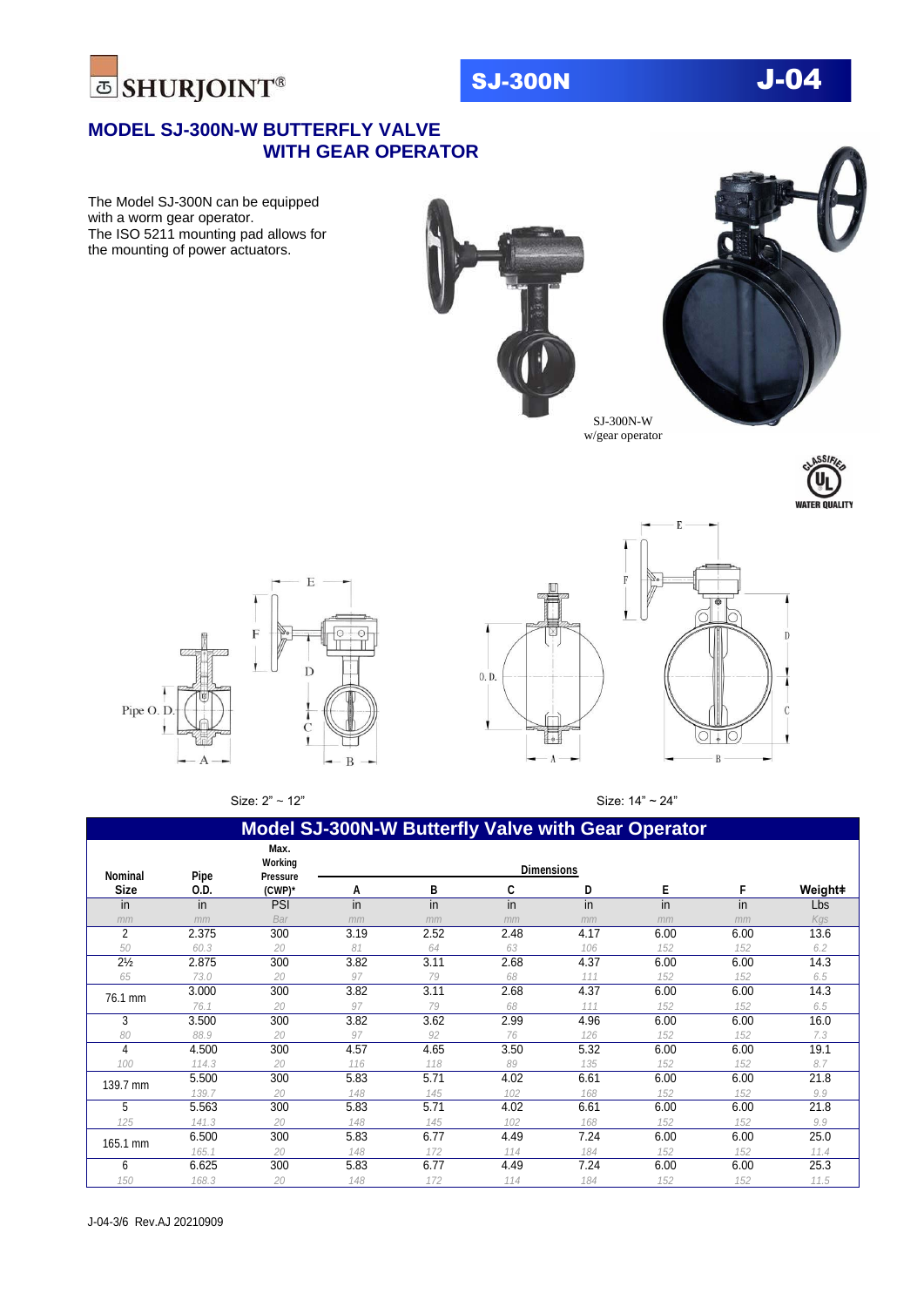

## **Model SJ-300N-W Butterfly Valve with Gear Operator**

|             |        | Max.                       |       |       |       |                   |       |       |                 |
|-------------|--------|----------------------------|-------|-------|-------|-------------------|-------|-------|-----------------|
| Nominal     | Pipe   | Working<br><b>Pressure</b> |       |       |       | <b>Dimensions</b> |       |       |                 |
| <b>Size</b> | 0.D.   | (CWP)*                     | Α     | B     | C     | D                 | Е     | F     | Weight <b>#</b> |
| in          | in     | <b>PSI</b>                 | in    | in    | in    | in                | in    | in    | Lbs             |
| mm          | mm     | Bar                        | mm    | mm    | mm    | mm                | mm    | mm    | Kgs             |
| 200 JIS     | 8.516  | 300                        | 5.24  | 8.74  | 5.51  | 8.19              | 6.00  | 6.00  | 31.9            |
|             | 216.3  | 20                         | 133   | 222   | 140   | 208               | 152   | 152   | 14.5            |
| 8           | 8.625  | 300                        | 5.24  | 8.74  | 5.51  | 8.19              | 6.00  | 6.00  | 32.0            |
| 200         | 219.1  | 20                         | 133   | 222   | 140   | 208               | 152   | 152   | 14.5            |
| 10          | 10.750 | 300                        | 6.25  | 10.86 | 6.69  | 9.25              | 8.00  | 8.00  | 59.4            |
| 250         | 273.0  | 20                         | 159   | 276   | 170   | 235               | 203   | 203   | 27.0            |
| 12          | 12.750 | 300                        | 6.53  | 12.87 | 8.07  | 10.24             | 8.00  | 8.00  | 73.7            |
| 300         | 323.9  | 20                         | 165   | 327   | 205   | 260               | 203   | 203   | 33.5            |
| 14          | 14.000 | 300                        | 7.00  | 14.37 | 8.82  | 10.86             | 9.53  | 12.00 | 130.0           |
| 350         | 355.6  | 20                         | 178   | 365   | 224   | 276               | 242   | 306   | 59.0            |
| 16          | 16.000 | 300                        | 7.00  | 16.38 | 9.76  | 11.89             | 9.53  | 12.00 | 147.4           |
| 400         | 406.4  | 20                         | 178   | 416   | 248   | 302               | 242   | 306   | 67.0            |
| 18          | 18.000 | 300                        | 8.00  | 18.50 | 11.14 | 13.78             | 9.53  | 12.00 | 189.2           |
| 450         | 457.2  | 20                         | 203   | 470   | 283   | 350               | 242   | 306   | 86.0            |
| 20          | 20.000 | 300                        | 8.50  | 20.75 | 12.36 | 15.08             | 11.40 | 16.20 | 292.6           |
| 500         | 508.0  | 20                         | 216   | 527   | 314   | 383               | 290   | 412   | 133.0           |
| 22          | 22.000 | 300                        | 9.25  | 22.75 | 13.48 | 16.81             | 11.40 | 16.20 | 324.1           |
| 550         | 559.0  | 20                         | 235   | 578   | 343   | 427               | 290   | 412   | 147.0           |
| 24          | 24.000 | 300                        | 10.00 | 24.76 | 14.49 | 17.83             | 11.40 | 16.20 | 352.0           |
| 600         | 609.6  | 20                         | 254   | 629   | 368   | 453               | 290   | 412   | 160.0           |

\* Working pressure is based on connection with roll- or cut-grooved standard wall carbon steel pipe.

ǂ The weight includes the worm gear operator.

### **WORM GEAR OPERATOR**

| <b>Worm Gear Operator</b> |       |        |            |                 |                 |      |  |  |
|---------------------------|-------|--------|------------|-----------------|-----------------|------|--|--|
| <b>Nominal</b>            |       | F      | <b>PCD</b> |                 | S (square □ or  |      |  |  |
| <b>Size</b>               | E     | (dia.) | (dia.)     | Κ               | round $\circ$ ) | Wt.  |  |  |
| in                        | in    | in     | in         | mm              | in              | Lbs  |  |  |
| mm                        | mm    | mm     | mm         |                 | mm              | Kgs  |  |  |
| $\overline{2}$            | 6.00  | 6.00   | 2.75       | M <sub>8</sub>  | 0.39            | 9.0  |  |  |
| 50                        | 152   | 152    | 70         |                 | 10.0            | 4.1  |  |  |
| $2\frac{1}{2}$            | 6.00  | 6.00   | 2.75       | M8              | 0.39            | 9.0  |  |  |
| 65                        | 152   | 152    | 70         |                 | 10.0            | 4.1  |  |  |
| 3                         | 6.00  | 6.00   | 2.75       | M <sub>8</sub>  | 0.39            | 9.0  |  |  |
| 80                        | 152   | 152    | 70         |                 | 10.0            | 4.1  |  |  |
| $\overline{4}$            | 6.00  | 6.00   | 2.75       | M <sub>8</sub>  | 0.47            | 9.0  |  |  |
| 100                       | 152   | 152    | 70         |                 | 12.0            | 4.1  |  |  |
| 5                         | 6.00  | 6.00   | 2.75       | M <sub>8</sub>  | 0.47            | 9.0  |  |  |
| 125                       | 152   | 152    | 70         |                 | 12.0            | 4.1  |  |  |
| 6                         | 6.00  | 6.00   | 2.75       | M <sub>8</sub>  | 0.63            | 9.0  |  |  |
| 150                       | 152   | 152    | 70         |                 | 16.0            | 4.1  |  |  |
| $\overline{8}$            | 6.00  | 6.00   | 2.75       | M8              | 0.63            | 9.0  |  |  |
| 200                       | 152   | 152    | 70         |                 | 16.0            | 4.1  |  |  |
| 10                        | 8.00  | 8.00   | 4.02       | M <sub>10</sub> | 0.94            | 12.3 |  |  |
| 250                       | 203   | 203    | 102        |                 | 24.0            | 5.6  |  |  |
| 12                        | 8.00  | 8.00   | 4.02       | M10             | 0.94            | 12.3 |  |  |
| 300                       | 203   | 203    | 102        |                 | 24.0            | 5.6  |  |  |
| 14                        | 9.53  | 12.00  | 4.90       | M12             | 0.94            | 32.8 |  |  |
| 350                       | 242   | 306    | 125        |                 | 24.0            | 14.9 |  |  |
| 16                        | 9.53  | 12.00  | 4.90       | M16             | 1.44            | 32.8 |  |  |
| 400                       | 242   | 306    | 125        |                 | 36.6            | 14.9 |  |  |
| 18                        | 9.53  | 12.00  | 5.50       | M16             | 1.625           | 32.8 |  |  |
| 450                       | 242   | 306    | 140        |                 | 41.28           | 14.9 |  |  |
| 20                        | 11.40 | 16.20  | 6.50       | M20             | 2.04            | 67.1 |  |  |
| 500                       | 290   | 412    | 165        |                 | 51.9            | 30.5 |  |  |
| 22                        | 11.40 | 16.20  | 6.50       | M20             | 2.04            | 67.1 |  |  |
| 550                       | 290   | 412    | 165        |                 | 51.9            | 30.5 |  |  |
| 24                        | 11.40 | 16.20  | 6.50       | M20             | 2.04            | 67.1 |  |  |
| 600                       | 290   | 412    | 165        |                 | 51.9            | 30.5 |  |  |

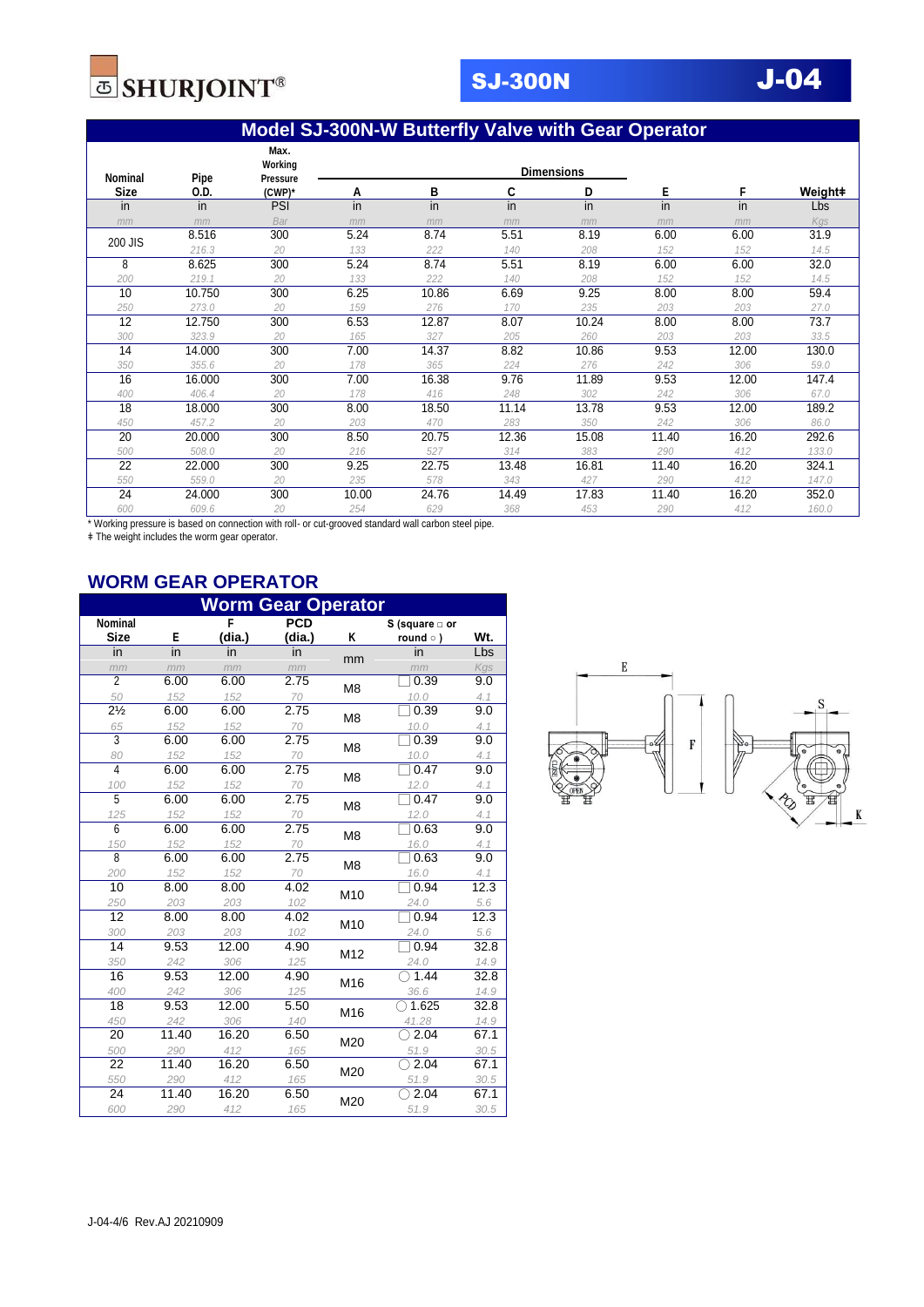

## **SHAFT CONNECTION DIMENSIONS**



|                           | (mm) | $\square$ X<br>(mm) | <b>Nd</b><br>(mm) | Sd<br>(mm) |
|---------------------------|------|---------------------|-------------------|------------|
| 3"                        | 32.6 | 10.0                | 70.0              | 9.0        |
| $\mathbf{d}^{\mathbf{p}}$ | 33.1 | 12.0                | 70.0              | 9.0        |
| 5"                        | 33.0 | 12.0                | 70.0              | 9.0        |
| 6"                        | 32.0 | 16.0                | 70.0              | 9.0        |

## **Flow Data**

Equivalent length and  $C_v$  values for flow of water are shown below (water temperature at +68°F or +20°C)

| <b>Nominal</b><br><b>Size</b> | <b>Equivalent Length</b><br>on Sch. 40 pipe* | C <sub>v</sub> Values |
|-------------------------------|----------------------------------------------|-----------------------|
| in                            | Feet (Meter)                                 |                       |
| 2                             | 4.7(1.4)                                     | 120                   |
| $2\frac{1}{2}$                | 5.2(1.6)                                     | 210                   |
| 3                             | 5.5(1.7)                                     | 380                   |
| 4                             | 6.8(2.1)                                     | 720                   |
| 5                             | 8.5(2.6)                                     | 1150                  |
| 6                             | 7.4(2.3)                                     | 2000                  |
| 8                             | 9.2(2.8)                                     | 3800                  |
| 10                            | 13.5(4.1)                                    | 5500                  |
| 12                            | 15.1(4.6)                                    | 8250                  |
| 14                            | 19.6(6.0)                                    | 9500                  |
| 16                            | 21.8(6.6)                                    | 13000                 |
| 18                            | 23.8(7.3)                                    | 16000                 |
| 20                            | 27.3(8.3)                                    | 20000                 |
| 22                            | 30.5(9.3)                                    | 24000                 |
| 24                            | 33.7 (10.3)                                  | 29000                 |

\*At 15 feet/sec. (4.6m/s) velocity of water.